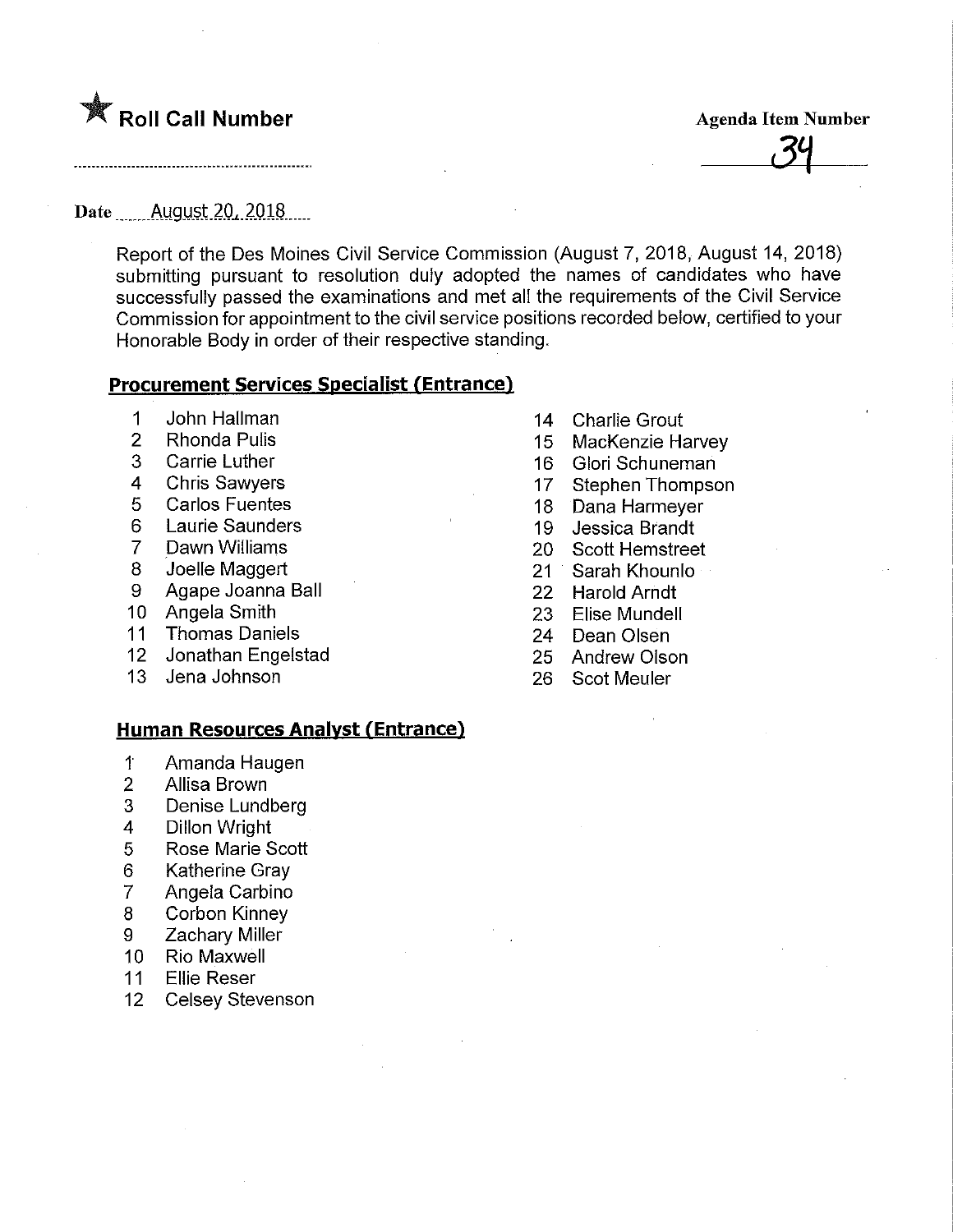# **K** Roll Call Number

Date ...,...August.20^.2018

## Police Officer (Entrance)

- 1 Benjamin Steven
- 2 Michael Miller
- 3 Scott Potter
- 4 Joshua Schrandt
- 5 Melissa Ruppert
- 6 Ezekiel Carrington
- 7 Benjamin Crisman
- 8 Josh Hodges
- 9 Alexander Hoffman
- 10 Nicholas Howard
- 11 Grant Mellerup
- 12 Emilia Pechman
- 13 Molly Richardson
- 14 Makayla Underwood
- 15 Joshua Baird
- 16 Joshua Bensiey
- 17 Shane Mosby
- 18 Michael Wall
- 19 Andrew Dittmer
- 20 Desiree Followill

#### Traffic Signal Technician (Entrance)

- 1 Paul Andersen
- 2 Bob Johnson
- 3 Solomon Halvorson
- 4 Jeffrey O'Neal
- 5 Scott Hayek
- 6 John Lewis
- 7 Matthew Coffman
- 8 Jeffrey Ades
- 9 Nathan Handeland
- 10 Daniel Pertzborn
- 11 Brenden Eilander

21 Andrew Hauswirth

Agenda Item Number

 $\frac{34}{1}$ 

- 22 Cherie Knight
- 23 Shawn Randolph
- 24 Joshua Stoddard
- 25 **Taylor Cullum**
- 26 David Pathammavong
- 27 Jordan Ulin
- 28 Jackson Bruckner
- 29 Mackinley Morgan
- 30 Joshua Cronin
- 31 Sean Bowen
- 32 Brian Foster
- 33 Joyce Richard
- 34 Jason Boyle
- 35 Mark Lahart
- 36 Aaron Stover
- 37 Alexander Huntoon
- 38 Joseph Lickteig
- 39 Suad Domazet
- 40 Jake Kerr
- 41 Kaleb Schultz